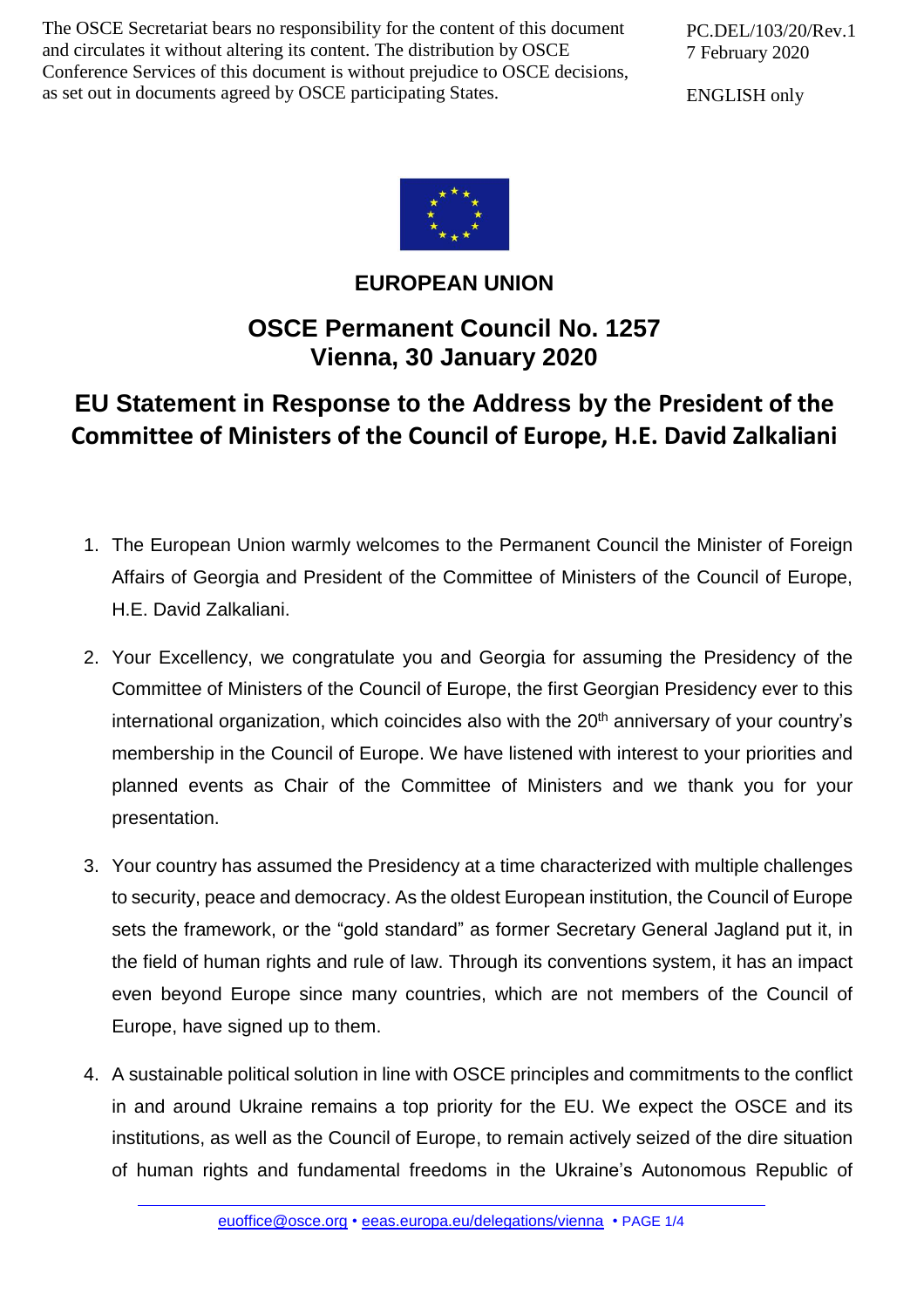Crimea and the City of Sevastopol since its illegal annexation by Russia, which we condemn and do not recognize.

- 5. The European Union's commitment to peaceful conflict resolution in Georgia remains as strong as ever and we stand with your country in solidarity and with our firm support to your sovereignty and territorial integrity within internationally recognized borders. The human rights and humanitarian situation in the Georgian regions of Abkhazia and South Ossetia continues to deteriorate and the matter should be urgently addressed and all the negative trends reversed. Particular attention should be given to ensuring freedom of movement and unhindered access to these regions for international missions and organisations, including the EU Monitoring Mission in Georgia and the Council of Europe. We call on Russia to fulfil its obligations under the EU-mediated ceasefire agreement of 12 August 2008.
- 6. The focus of your Chairmanship, *inter alia*, on increasing the civil participation in decisionmaking process, and on strengthening democracy through quality and inclusive education and through youth engagement could not be timelier in our common aim to build democratic and inclusive societies, thus addressing also many of the challenges that we are confronted with in the OSCE area.
- 7. We also welcome your focus on human rights and environmental protection and your willingness to strengthen the work of the Council of Europe in this field. The European Union remains fully committed to increase environmental protection.
- 8. Cooperation between the EU and the Council of Europe is longstanding and it is based on the shared values of human rights, democracy and rule of law. Our strategic partnership aims at ensuring coherence and complementarity between the two organisations. Our relationship remains solid and represents a milestone for the protection of human rights in a vast area of the world. In this context and as we mark the 70<sup>th</sup> anniversary of the European Convention on Human Rights, we reaffirm our commitment to the EU's accession to the Convention, with the objective to reinforce the common values of the Union and enhance the coherence of fundamental rights protection in Europe.
- 9. While being two different organisations, the OSCE and the Council of Europe have a common goal: the promotion of peace, stability and security on the basis of democracy, rule of law and respect for human rights in Europe and beyond. For both the Council of Europe and the OSCE, the implementation of existing obligations and commitments by all members and participating States is essential. The judgements of the European Court of Human Rights must be executed.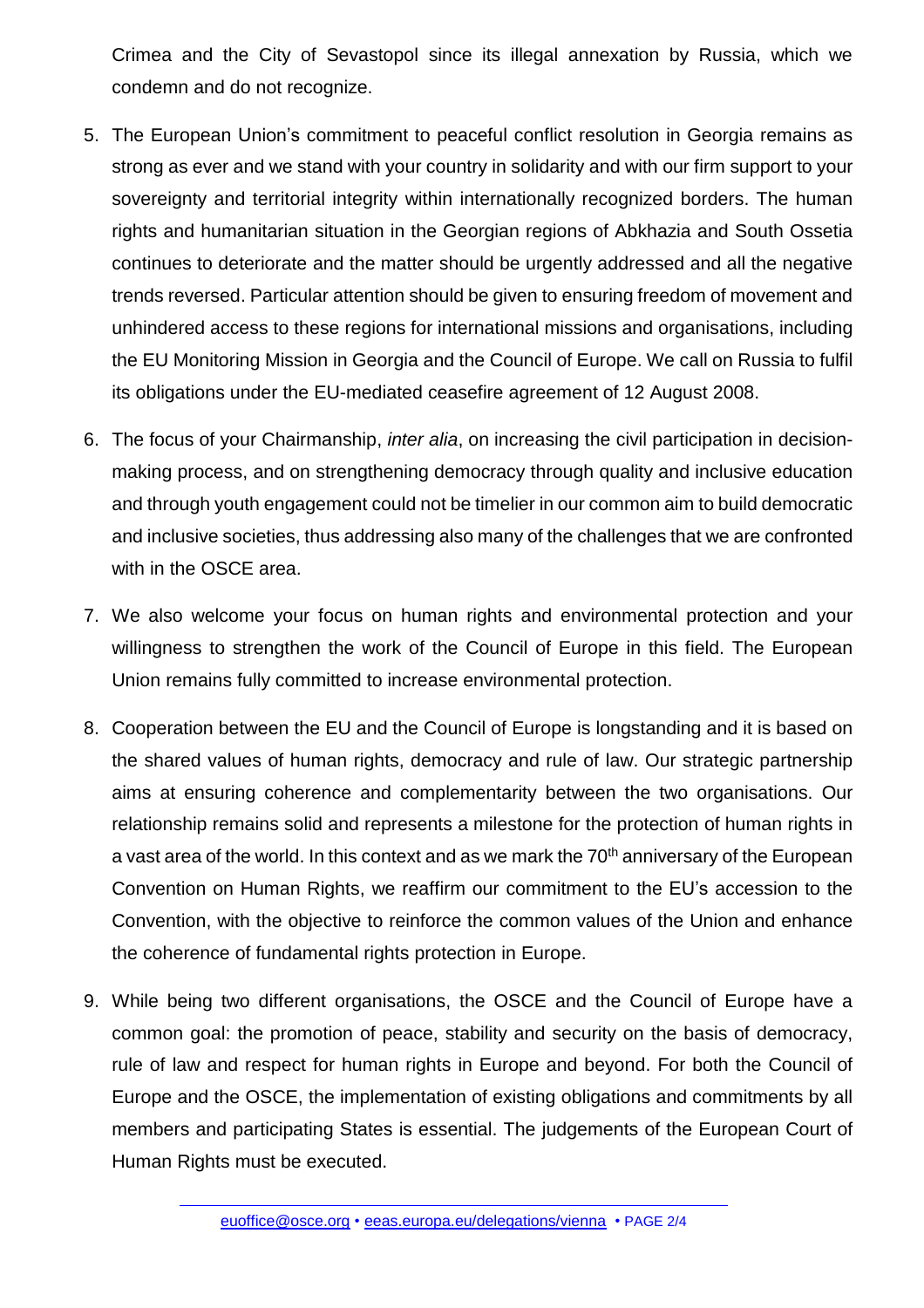- 10.The cooperation between the OSCE and the Council of Europe should be based on using each other's comparative advantages, whilst fully respecting mandates, building synergies and avoiding duplication.
- 11.We welcome the continuous dialogue and practical cooperation in the identified four priority areas: fight against terrorism, combatting trafficking in human beings, promoting tolerance and non-discrimination and protection of rights of persons belonging to national minorities.
- 12.Besides the four focal areas, co-operation could be further continued or pursued in other areas such as torture prevention, opposing the death penalty, media freedom, including safety of journalists, or human rights education, moreover since education features among the priorities of your Chairmanship.
- 13.The Council of Europe and the OSCE should coordinate their work on combating and eliminating violence against women and girls. On one hand within the Council of Europe, we have one of the most comprehensive international treaties on preventing and combating violence against women and domestic violence, and on the other we have an impressive body of OSCE commitments, complemented with thematic reports, data collection and projects of the OSCE institutions, structures and field missions. Cyber-violence against women and girls constitute a growing concern for our modern societies. We thank you for addressing this very particular challenge and we look forward to the planned event on the Digital Dimension of violence against women.
- 14.Election observation and assistance in ensuring that electoral systems meet international standards are extremely important areas for both organisations. International election observation activities and assistance in matters related to elections are enhanced when the OSCE/ODIHR, the OSCE Parliamentary Assembly, the Parliamentary Assembly of the Council of Europe and European Parliament work in partnership. We encourage continued cooperation and coordination.
- 15.We also continue to encourage the well-established cooperation between ODIHR and the Venice Commission in presenting legal reviews or in elaborating common Guidelines on specific topics, as well as the close cooperation between the HCNM and the Venice Commission.
- 16.Your Excellency, the European Union stands in solidarity by a democratic, stable and prosperous Georgia. We look forward to strengthening further cooperation with Georgia to